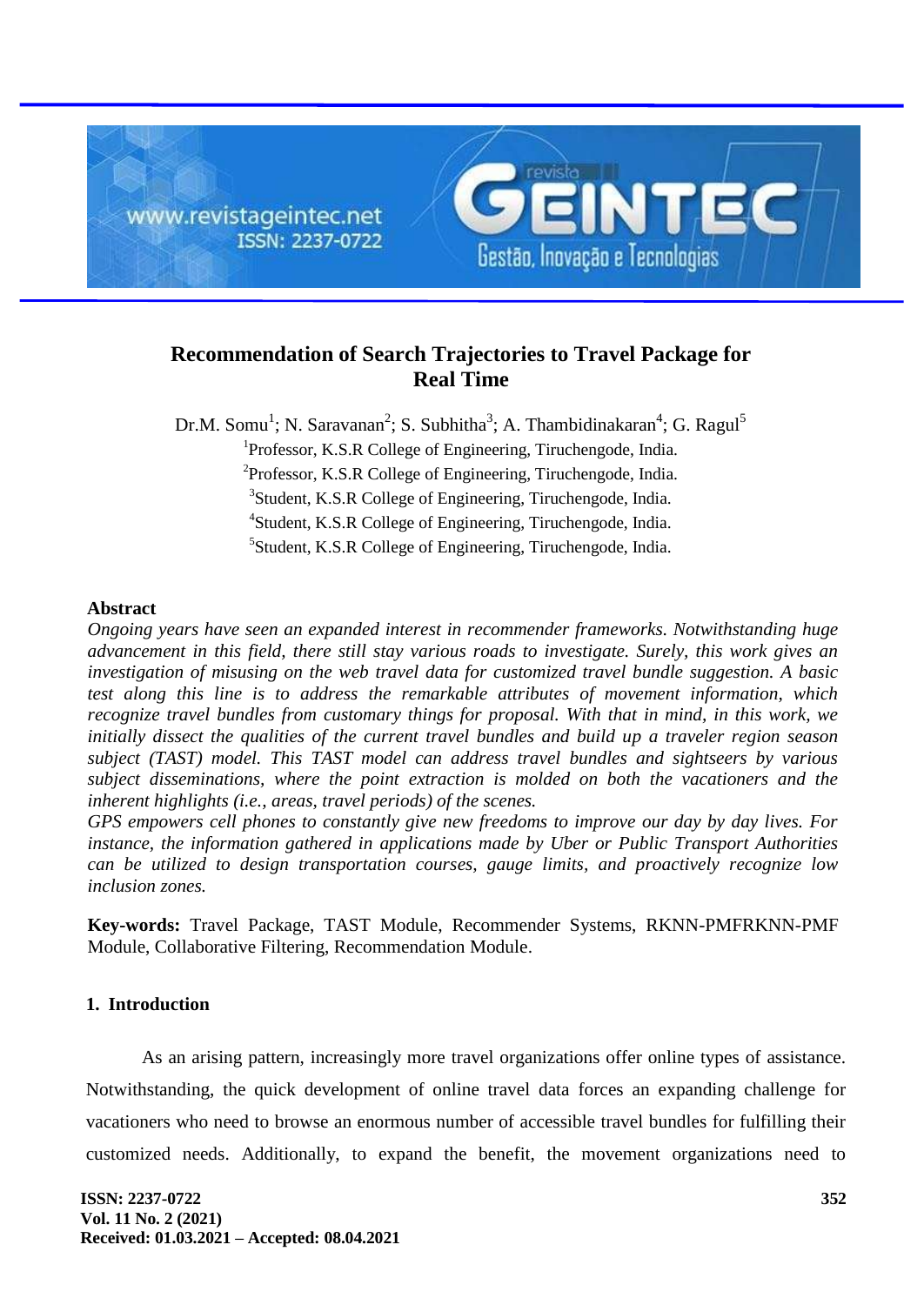comprehend the inclinations from various vacationers and serve more appealing bundles. Accordingly, the interest for clever travel administrations is required to increment drastically. Since recommender frameworks have been effectively applied to upgrade the nature of administration in various fields, it is common decision to give travel bundle proposals. As a matter of fact, proposals for travelers have been concentrated before to the most amazing aspect our insight, the main usable the travel industry recommender framework was presented by Delgado and Davidson. mixed drink approach on customized travel bundle proposal. In particular, we initially break down the vital attributes of the current travel bundles. Along this line, travel time and travel objections are separated into various seasons and territories. At that point, we build up a vacationer region season theme (TAST) model, which can address travel bundles and sightseers by various subject conveyances. In the TAST model, the extraction of subjects is molded on both the vacationers and the inborn highlights (i.e., areas, travel periods) of the scenes. Accordingly, the TAST model can well address the substance of the movement bundles and the interests of the sightseers. In view of this TAST model, a mixed drink approach is produced for customized travel bundle suggestion by considering some extra factors including the occasional practices of sightseers, the costs of movement bundles, and the virus start issue of new bundles. At long last, the test results on certifiable travel information show that the TAST model can adequately catch the one of a kind qualities of movement information and the mixed drink suggestion approach performs far superior to conventional strategies.

# **2. Travel Package**

A movement bundle is an overall help bundle gave by a movement organization to the individual or a gathering of vacationers dependent on their movement inclinations. A bundle generally comprises of the scenes and some connected data, for example, the value, the movement time frame, and the transportation implies. In particular, the movement subjects are the topics intended for this bundle, and the scenes are the movement spots of interest and attractions, which as a rule situate in close by regions It incorporates the movement points (visit style), travel days, value, travel zone (the northeastern US), and scenes (e.g., Niagara Falls, etc. Note that various bundles may incorporate similar scenes and each scene can be utilized for different bundles. In the interim, for certain reasons, the vacationers for every individual bundle are frequently isolated into various travel gatherings (i.e., voyaging together). Furthermore, each bundle has an itinerary and a large portion of the bundles will be voyaged distinctly in a given time (period) of the year, i.e., they have solid occasional examples. For instance, the "Maple Leaf Adventures" is normally important in Fall.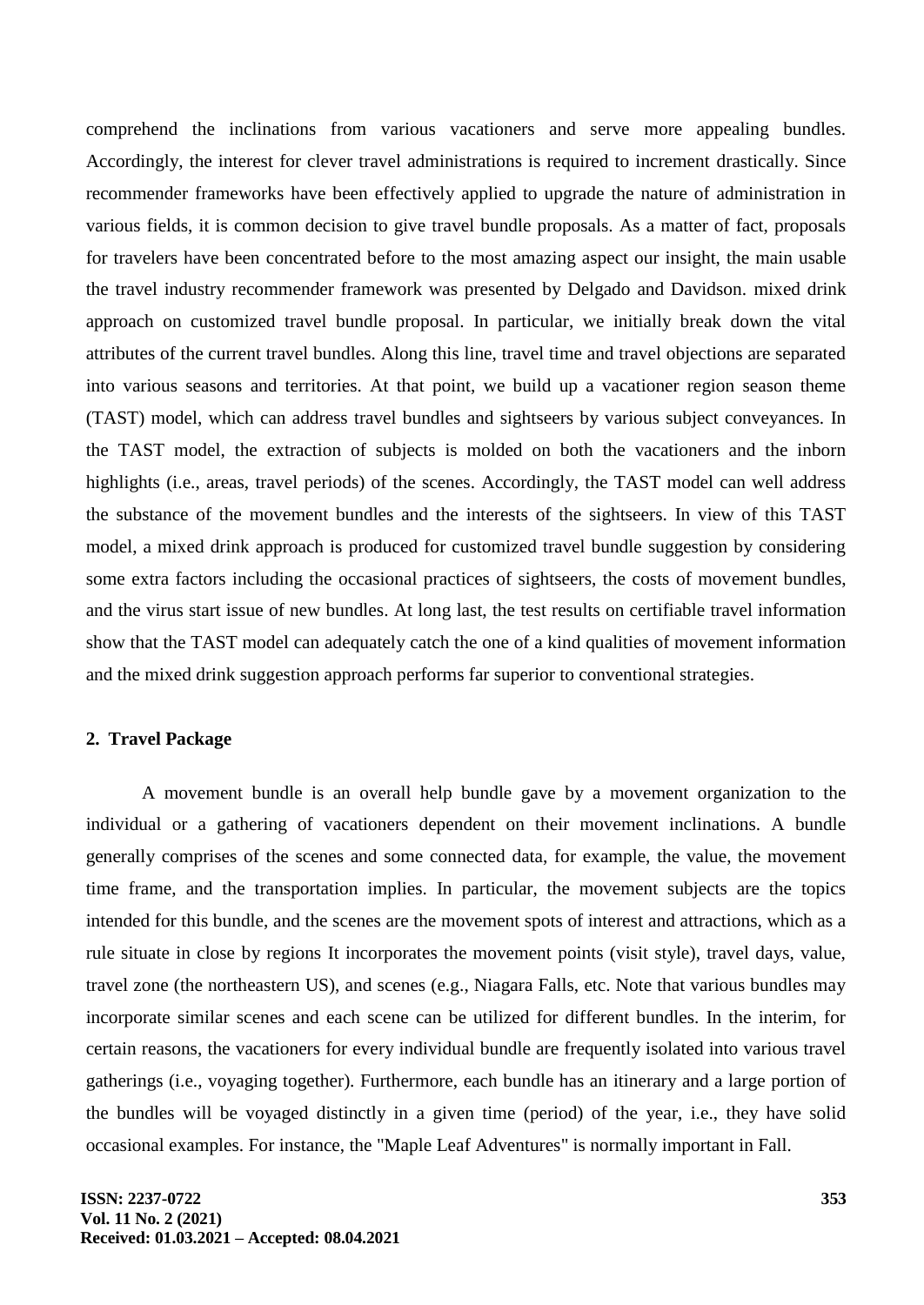Second, the movement information has solid time reliance. The movement bundles regularly have a day to day existence cycle alongside the change to the business interest, i.e., they just keep going for a specific period. Conversely, the vast majority of the scenes will in any case be dynamic after the first bundle has been disposed of. These scenes can be utilized to shape new bundles along for certain different scenes. Consequently, we can see that the scenes are more practical and significant than the actual bundle. Third, scene has some natural highlights like the geographic area and the correct travel seasons. Just the scenes with comparable spatial-fleeting highlights are appropriate for similar bundles, i.e., the scenes in a single bundle have spatial-worldly autocorrelations and keep the principal law of geology everything is identified with all the other things, yet the close by things are more related than inaccessible things. In this manner, when making suggestions, we should take the scenes' spatial-worldly relationships into thought to depict the sightseers and the bundles decisively.

#### **3. Recommender Systems**

We propose a mixed drink approach on customized travel bundle suggestion dependent on the TAST model, which follows a half and half proposal system and can consolidate numerous potential limitations that exist in reality situations. In particular, we first utilize the yield theme circulations of TAST to locate the occasional closest neighbors for every vacationer, and communitarian sifting will be utilized for positioning the up-and-comer bundles. Then, new bundles are added into the applicant list by figuring similitude with the up-and-comer bundles created beforehand. At last, we utilize cooperative valuing to foresee the conceivable value circulation of every vacationer and reorder the bundles. Subsequent to eliminating the bundles which are not, at this point dynamic, we will have the last suggestion list. Fig. 5 outlines the structure of the proposed mixed drink approach, and each progression of this methodology is presented in the accompanying areas. We should take note of that, the significant calculation cost for this methodology is the surmising of the TAST model. As the increment of movement records, the calculation cost will increment. Nonetheless, since the subjects of each scene develops gradually, we can refresh the surmising interaction intermittently disconnected in genuine applications. Toward the finish of this segment, we will portray numerous comparative mixed drink proposal procedures dependent on the connected subject models of TAST Specifically, from the start, if a vacationer utilized a bundle with value express a preceding voyaging a bundle with value state b, at that point the heaviness of the edge from a to b will in addition to 1. Subsequent to summarizing the loads from all the vacationers, we standardize them into change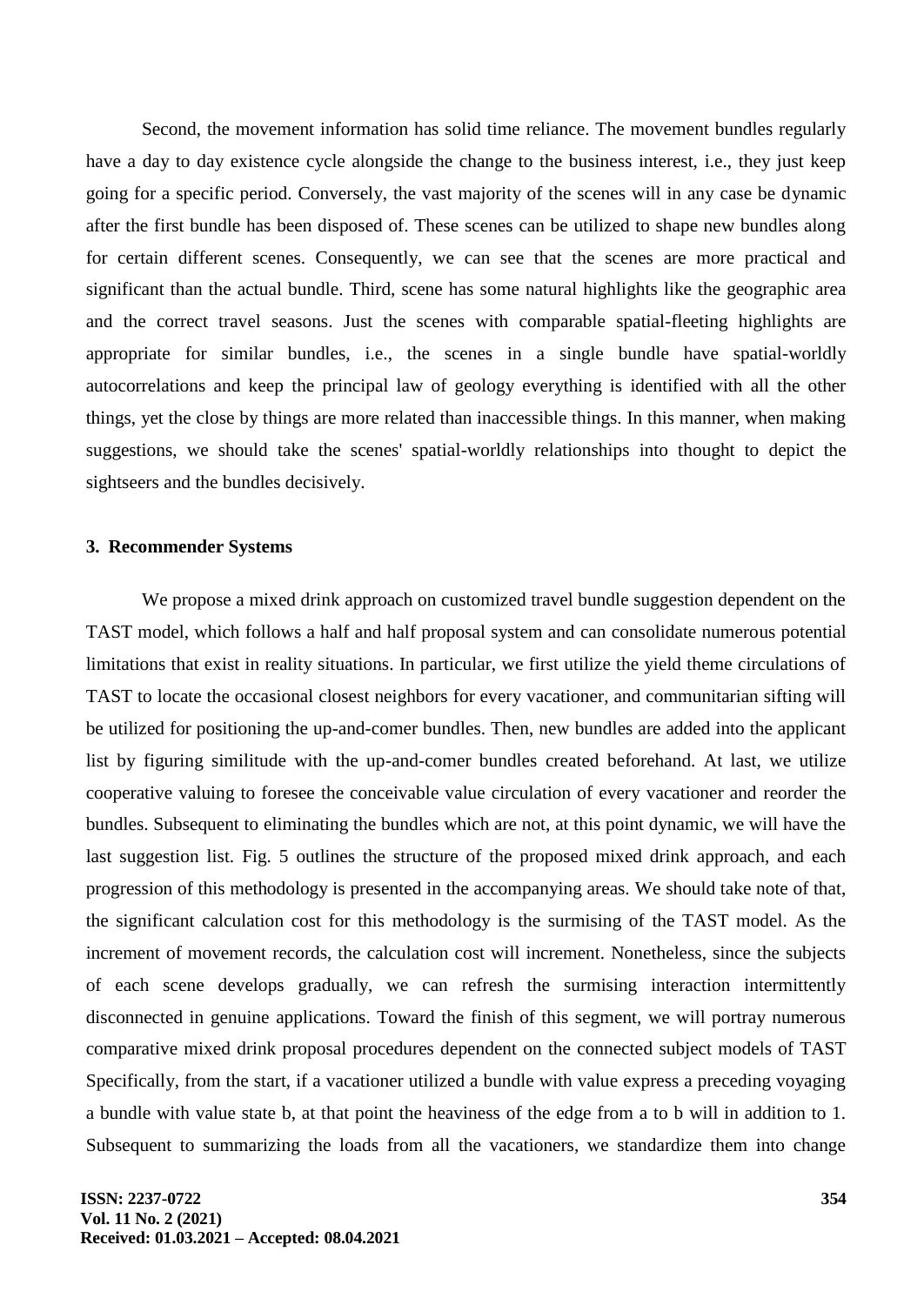probabilities, and all the progress probabilities create a state change network. From the current value condition of a given vacationer (i.e., the current value appropriation standardized from his/her past movement records), we foresee the following conceivable value state by the one-venture Markov determining model dependent on irregular walk. At long last, we get the anticipated likelihood conveyance of the given vacationer on each state, and utilize these probabilities as loads to increase the probabilities of the up-and-comer bundles in the harsh proposal list in order to reorder these bundles. In the wake of eliminating the bundles which are not, at this point dynamic, we have the last suggestion list.

### **4. Collaborative Filtering**

We portray the technique for producing the customized applicant bundle set for every vacationer by the working together separating strategy. After we have gotten the point circulation of every vacationer and bundle by the TAST model, we can register the comparability between every traveler by their subject conveyance similitudes. Naturally, in view of the possibility of communitarian separating, for a given client, we suggest the things that are liked by the clients who have comparative tastes with her. Nonetheless, as we clarified already, the bundle suggestion is more unpredictable than the conventional ones. For instance, in the event that we make proposals for vacationers in winter, it is improper to suggest "Maple Leaf Adventures." all in all, for a given traveler, we ought to suggest the bundles that are appreciated by different sightseers at the particular season. Without a doubt, we have acquired the occasional subject conveyance for every vacationer from the TAST model. Different strategies can be utilized to figure these similitudes, for example, framework factorization and graphical distances. On the other hand, a straightforward however viable route is to utilize the connection coefficient.

# **5. Objectives**

As an arising pattern, increasingly more travel organizations offer online types of assistance. Nonetheless, the fast development of online travel data forces an expanding challenge for vacationers who need to browse an enormous number of accessible travel bundles for fulfilling their customized needs. In addition, to expand the benefit, the movement organizations need to comprehend the inclinations from various travelers and serve more appealing bundles. Subsequently, the interest for insightful travel administrations is required to increment significantly. Since recommender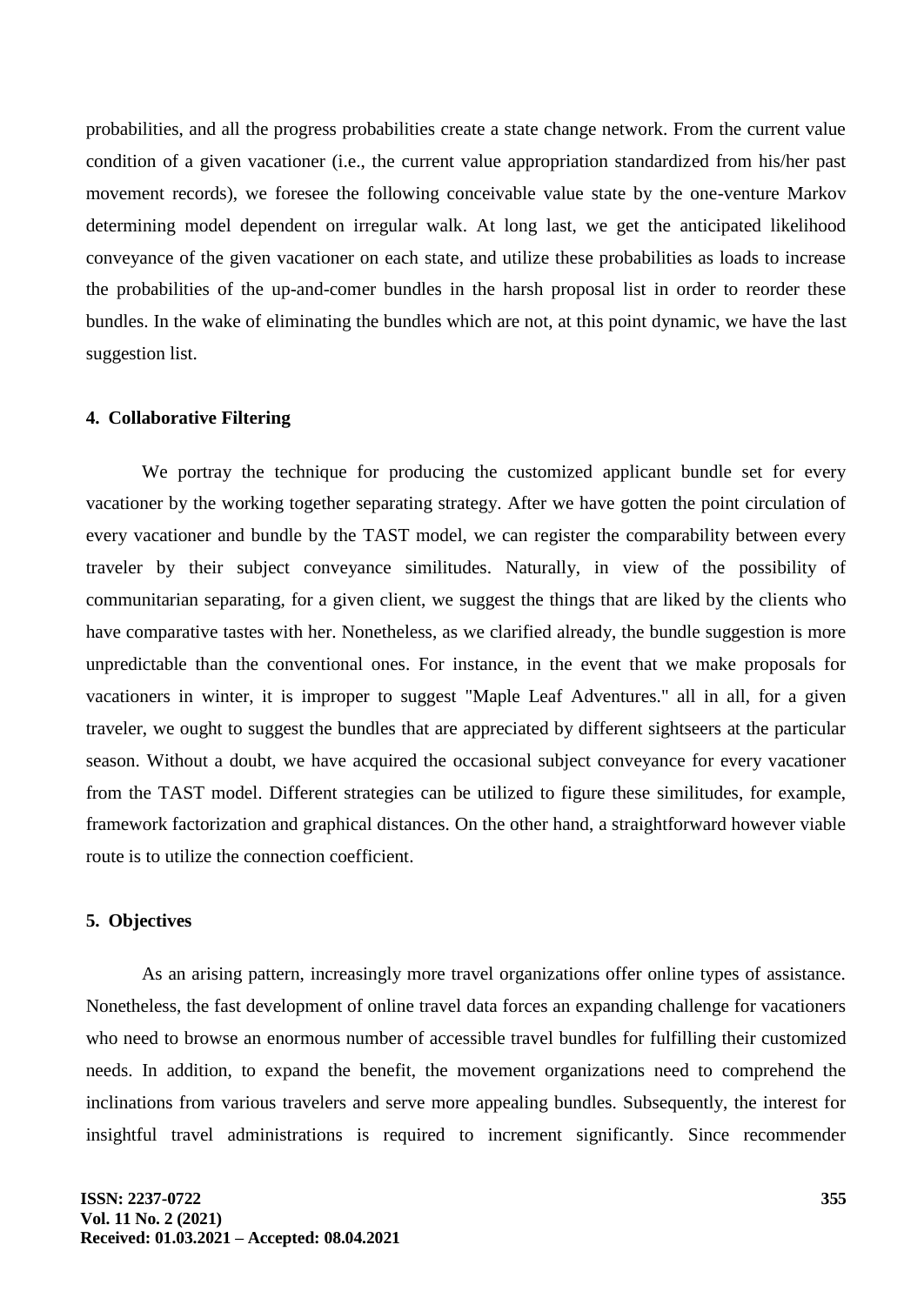frameworks have been effectively applied to upgrade the nature of administration in various fields it is the common decision to give travel bundle proposals.

# **6. Related Work**

In this work, Future figuring conditions will liberate the client from the limitations of the work area. Applications for a portable climate should exploit logical data, for example, position, to offer more prominent administrations to the client. In this work, we present the Cyber manage project, in which we are building models of a versatile setting mindful local area expert. Information on the client's present area, just as a background marked by past areas, are utilized to give a greater amount of the sort of administrations that we generally expect from a genuine local escort. We portray the engineering and highlights of an assortment of Cyber control models produced for indoor and open air use on various diverse hand-held stages. We likewise talk about the overall exploration gives that have arisen in our setting mindful applications improvement in a portable environment.[1]

In this work, This work presents an outline of the field of recommender frameworks and depicts the current age of suggestion strategies that are typically ordered into the accompanying three principle classifications: content-based, collective, and crossover proposal draws near. This work additionally portrays different impediments of current proposal strategies and talks about potential augmentations that can improve suggestion capacities and make recommender frameworks relevant to a significantly more extensive scope of utilizations. These expansions incorporate, among others, an improvement of comprehension of clients and things, fuse of the context oriented data into the proposal cycle, uphold for multi measures evaluations, and an arrangement of more adaptable and less meddlesome kinds of recommendations.[2]

In this work, We propose FLDA, a novel lattice factorization technique to foresee evaluations in recommender framework applications where a \bag-of-words" portrayal for thing meta-information is normal. Such situations are typical in web applications like substance proposal, advertisement focusing on and web search where things are articles, promotions and site pages separately. In light of information meager condition, regularization is vital to acceptable prescient precision. Our strategy works by regularizing both client and thing factors all the while through client highlights and the sack of words related with every thing. In particular, each word in a thing is related with a discrete inactive factor regularly alluded to as the subject of the word; thing points are acquired by averaging themes across all words in a thing. At that point, client rating on a thing is displayed as client's fondness to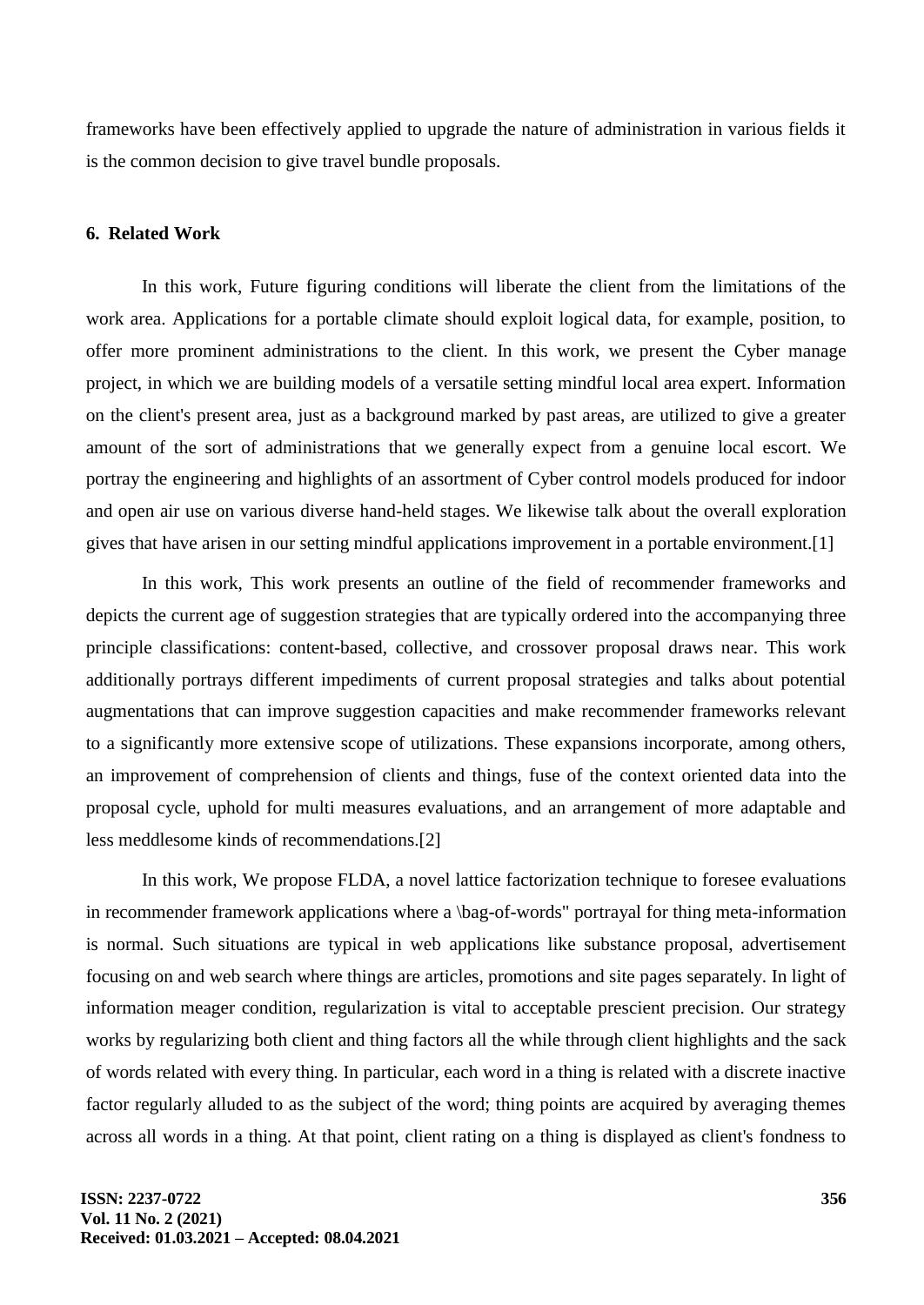the thing's themes where client liking to subjects (client elements) and theme tasks to words in things (thing factors) are adapted mutually in a managed design. To stay away from over fitting, client and thing factors are regularized through Gaussian direct relapse and Latent Dirichlet Allocation (LDA) priors individually. We show our model is precise, interpretable and handles both cold-start and warm-start situations flawlessly through a solitary model. The viability of our technique is shown on benchmark datasets and another dataset from Yahoo! Buzz where FLDA gives prevalent prescient ac-curacy in cool beginning situations and is tantamount to cutting edge strategies in warm-start situations. As a result, FLDA additionally recognizes intriguing points that clarifies client thing cooperation's. Our strategy likewise sums up an as of late proposed method called directed LDA (SLDA) to synergistic separating applications. While SLDA gauges thing subject vectors in a directed style for a solitary relapse, FLDA fuses numerous relapses (one for every client) in assessing the thing factors.[3]

In this work, Recommender frameworks are data search and choice help instruments utilized when there is a mind-boggling set of alternatives to consider or when the client does not have the space explicit information important to take self-ruling choices. They give clients customized suggestions adjusted to their necessities and inclinations in a specific use setting. In this work, we present a methodology for coordinating suggestion and electronic guide innovations to construct a guide based conversational portable recommender framework that can successfully and naturally uphold clients in finding their ideal items and administrations. The consequences of our genuine client study show that coordinating guide based representation and cooperation in portable recommender frameworks improves the framework suggestion viability and builds the client satisfaction.[4]

In this work, We portray idle Dirichlet assignment (LDA), a generative probabilistic model for assortments of discrete information, for example, text corpora. LDA is a three-level progressive Bayesian model, where every thing of an assortment is demonstrated as a limited blend over a hidden arrangement of subjects. Every theme is, thusly, displayed as a boundless combination over a hidden arrangement of subject probabilities. With regards to message demonstrating, the theme probabilities give an unequivocal portrayal of an archive. We present proficient rough induction strategies dependent on variational techniques and an EM calculation for exact Bayes boundary assessment. We report brings about archive displaying, text characterization, and communitarian sifting, contrasting with a combination of unigrams model and the probabilistic LSI model.<sup>[5]</sup>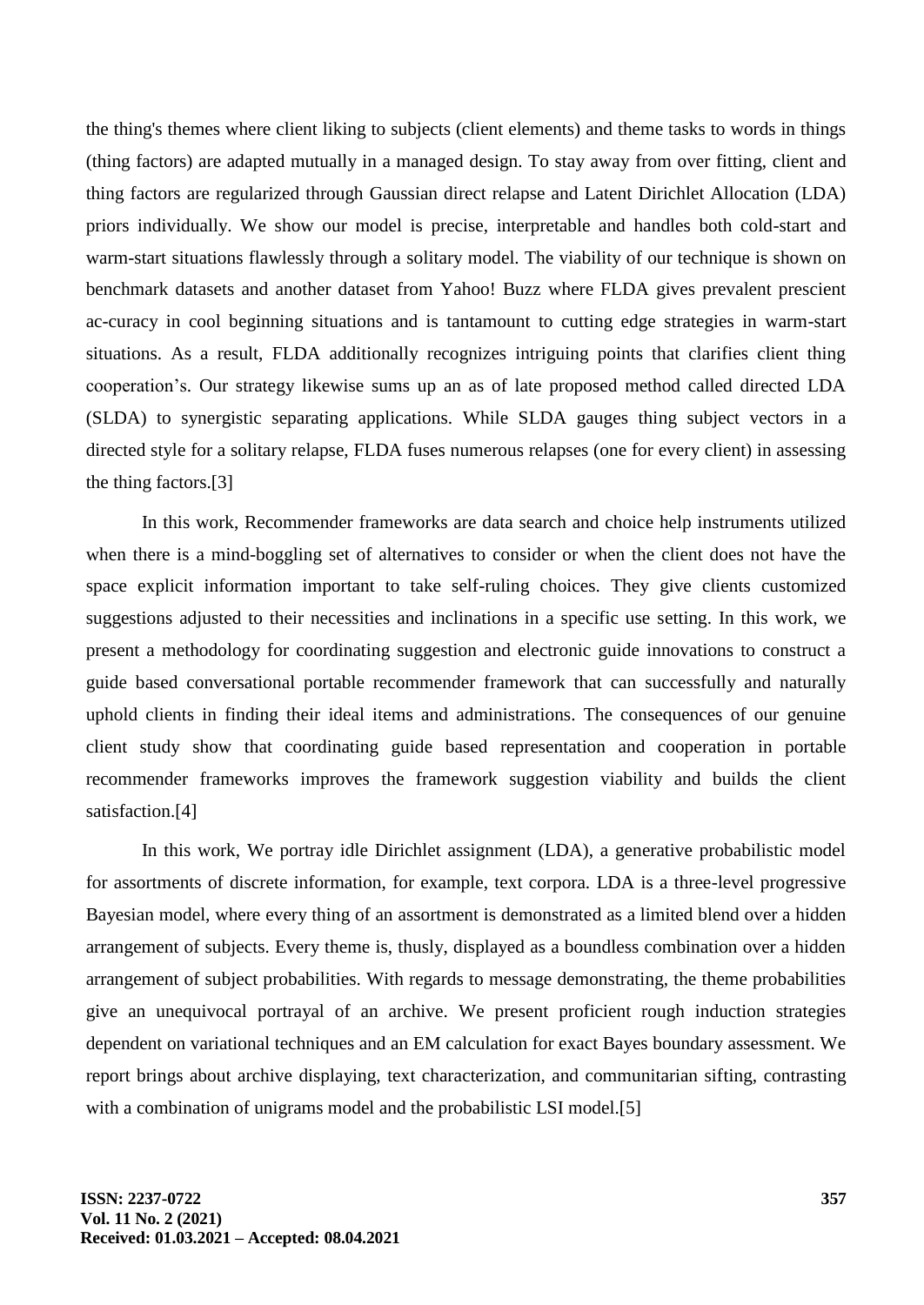### **7. Proposed Methodology**

RKNN-PMF shared separating models for movement bundle proposal. Two unique ways are acquainted with address the client's expense inclination. Probabilistic Matrix Factorization (RKNN-PMF) model are thought of and stretched out with the expense data. Season Package Provider Systems the Internet become a promising region with the high level improvement of web gadget, for example, GPS and Wi-Fi, and the expanding request of clients for versatile applications, for example, travel arranging and area based shopping. A great deal of works have just done both in the business and the scholarly community on growing new frameworks and applications lately. Regularly, portable recommender frameworks are frameworks that give help/direction to clients as they face choices 'in a hurry', or, as such, as they move into new, obscure climate. What's more, not quite the same as conventional suggestion strategies, versatile proposal is special in its area mindful capacity.

RKNN-PMF Season Package Provider processing adds an applicable however generally neglected snippet of data the client's actual area to the proposal issue. For instance, a portable shopping recommender framework could dissect the shopping history of clients at various areas and the current situation of clients to make proposal for specific client. Another model would be suggestion for vacationers or voyager. This sort of portable recommender framework could dissect the authentic information of variation vacationers or explorers to prescribe venturing out course to fulfill the need/inclination of specific client.

#### **8. User Registration Module**

The enlistment is the main module of our proposed framework. In this enlistment cycle the client can enlist their own subtleties. The individual subtleties incorporate name, username and secret phrase to the proposal framework and afterward these subtleties are put away in the information base. At the hour of login individuals who can go into this interaction ought to give a substantial record subtleties.

### **9. TAST Module**

After the enlistment cycle the TAST model is performed. In this TAST model the extraction of points should condition on both the sightseers and the inherent highlights of the scenes. At that point it likewise clarifies the issues and exceptional character of theme for in a way that is better than use. Therefore, the TAST model can well address the substance of the movement bundles and the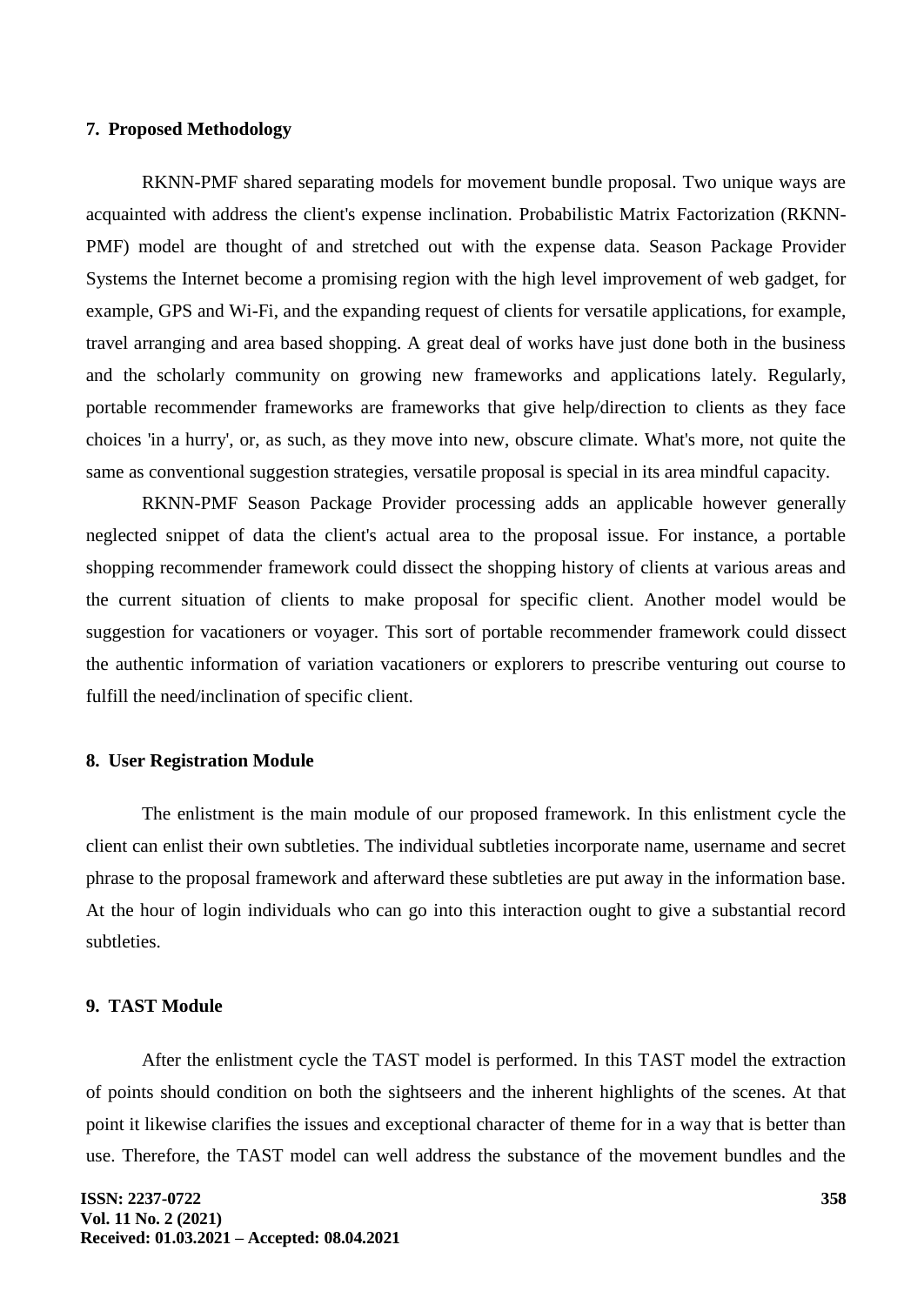interests of the vacationers. The TAST model mixed drink approach is produced for customized travel bundle suggestion, the costs of movement bundles and cold beginning for the issue of new bundles. AST model can viably catch the one of a kind attributes of movement information and the mixed drink suggestion approach performs much better.

#### **10. RKNN-PMFRKNN-PMF Module**

Another arrangement of subjects, with every section showing one relationship and we consider the vacationer connections in each movement gatherings. We can tell the numerous traveler connections at the same time among the gathering. We utilize the documentation relationship to quantify these shared traits and associations in vacationer's movement profiles. The acquisition of the sightseers in each movement bunch are summarized as one single cost record and, in this manner, it has more perplexing generative cycle.

# **11. Recommendation Module**

We utilize two models for movement suggestion frameworks. The TAST model is suggest for the movement bundles in an opportune way. In TRAST model the movement bundles are suggested by the relationship based new travel packages. The client to pick the proposal framework show it into the GMap calculation and satellite view. There are TAST model and TRAST model. In TAST model we need to suggest the movement bundles in a convenient way. In TRAST model the movement bundles are suggested by the relationship based new travel bundles. The solicitation comes from the client is utilized to pick the suggestion framework. Here, the outcomes are to show it into the GMap and satellite view. The issue happens when another bundle is to be prescribed to the traveler. Suggested bundles depend on the keen on comparable bundle. So here traveler's rates distinctive bundle as from 1 to 10 and another suggestion is created by rating and its own or comparative bundle. The new bundle contains the comparable bundle suggestion also the plausible interest rating from list.

While framing RKNN-PMF Based bundles numerous issues are to be engaged like

- 1. Find diverse travel puts, the seasons for voyaging and number of vacationer.
- 2. Decide various themes dependent on season and sort of traveler.
- 3. Choose the scene identified with season and travel subject.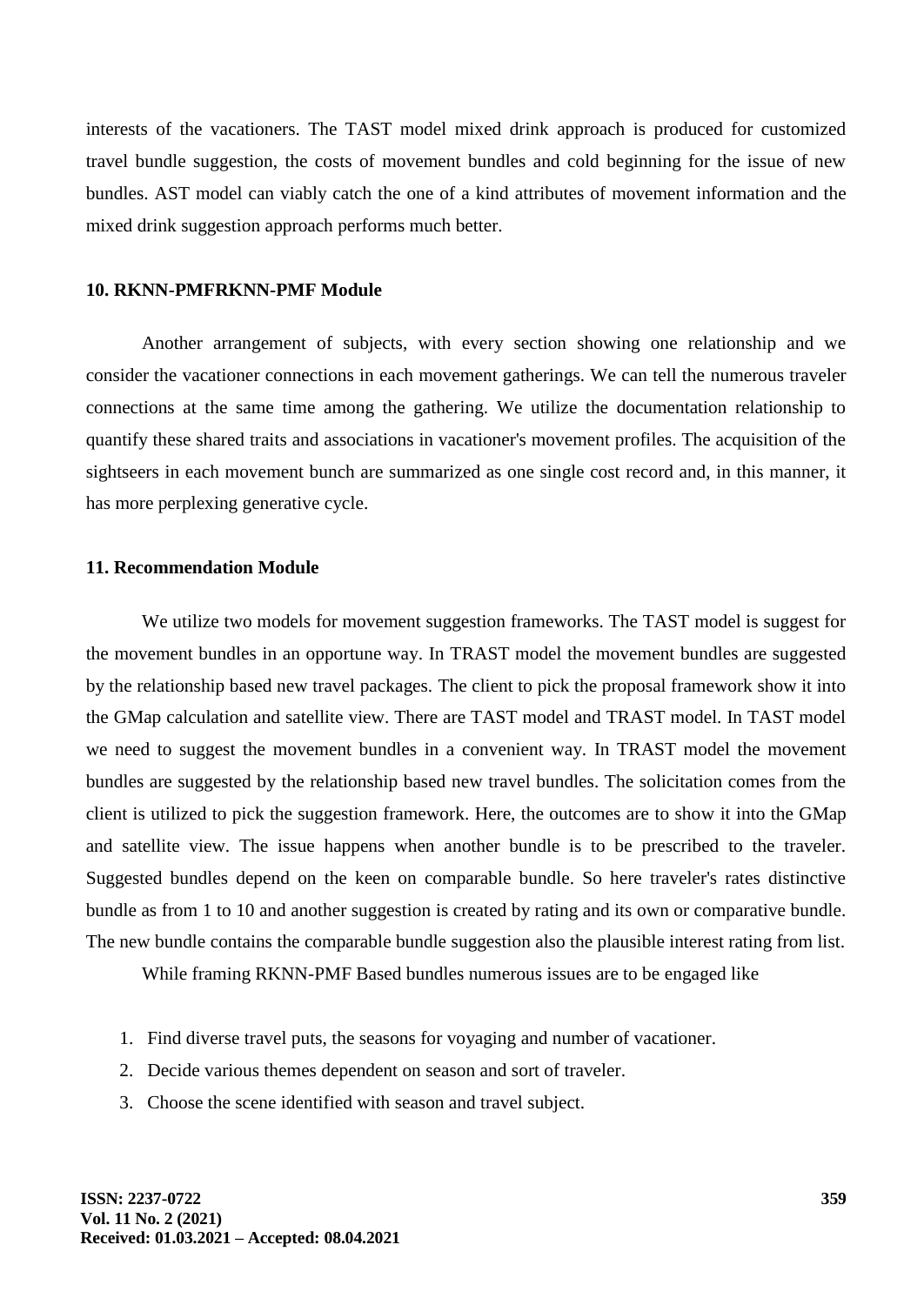4. Finally different variables are incorporate like value, convenience and so on While prescribing a bundle to a traveler subject is to be concluded, it could be the movement places which is visited by vacationer or keen on. These bundles rely upon seasons and furthermore the quantity of vacationers for the bundle. These movement bundles depend on scene. Scenes are begun by season and subject. Restrictions on cost contingent upon traveler additionally address a factor of point.

# **12. Experimental Setup**

Our bundle suggestion examination arrangement truly starts in the creeping stage where coverings (either static models or construed) are utilized to portion pages. This interaction explores destinations, eliminates the fringe substance and portions the website page into post granularity. The online messages we break down exist in a social setting. Message sheets and Usenet information are presented on discussions or gatherings. They are portions of strings. A few or the entirety of this data is encoded in the bundle suggestion either as express meta-information, or as bundle proposal structure. The express metadata regularly encodes gathering and gathering data just as, on account of Usenet information, interface data addressing the string tree. Message loads up regularly have a less unequivocal string structure which can be deduced from the requesting of messages (post time) and the cited content. It model the intelligent design of a message body as a tree with the accompanying conceivable hub types:

- Citation header
- Quoted material
- Signature block
- Text

# **13. User Topic Classification**

In a RKNN-PMF insight utilization of information mining, there are regularly subjects of conversation in the information that warrant express following and distinguishing proof. The most predominant kind of themes are brand-related, for example one subject for every item or brand being followed. To encourage this ordered prerequisite, examiners create elegantly composed hand-fabricated standards to distinguish these kinds of subjects. These principles depend on words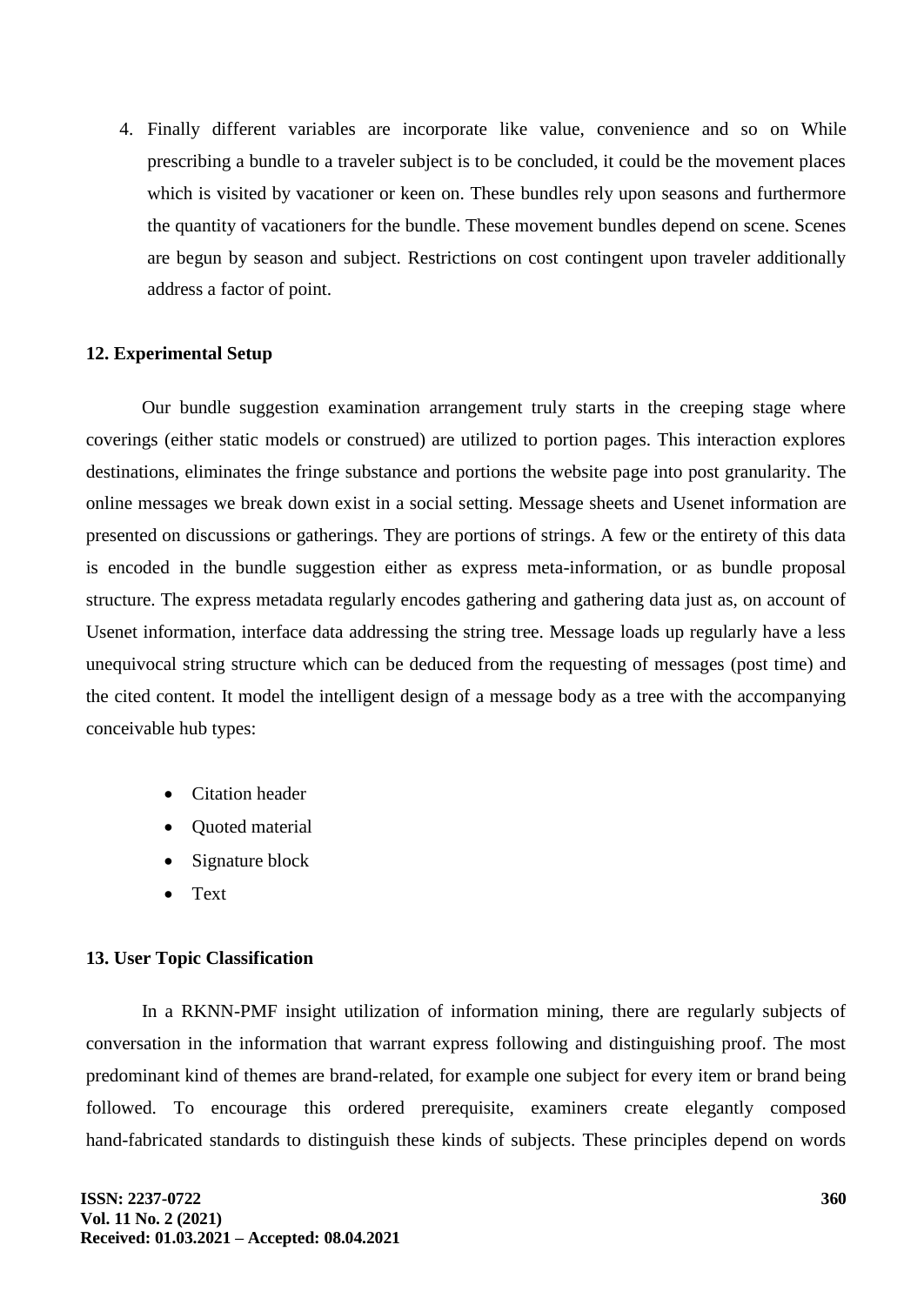and expresses, and take into consideration stemming, synonymy, windowing, and setting affectability dependent on bundle proposal investigation. According to one perspective, these brands are elements happening in the content, and it very well may be viewed as that element extraction would be the most proper innovation to apply. Be that as it may, to encourage following and distinguishing proof, separated elements should be standardized to a bunch of points. For instance, a methodology following that could be set up to consequently standardize elements dependent on client search. Be that as it may, since our clients commonly know precisely which brands they need to screen, pre-building the standards for this situation is both more exact and the exhibition is more unsurprising and can be handily estimated. Region addresses distinctive topographical area where a traveler can visit. These territories are gathered in to various scenes. Seasons address the entire year's air. The scene is chosen by the season.

### **14. Conclusion**

In this work we show the appropriate execution plans for questions, extensional semantics can be utilized to assess a specific class of inquiries. We further demonstrated that this class is unequivocally the class of questions that have polynomial time information unpredictability. Our hypothetical outcomes catch the major properties of inquiry unpredictability on probabilistic data sets, and lead to proficient assessment strategies. We indicated how this methodology can be utilized to assess subjectively complex client questions with unsure predicates. There are a few issues that rise out of this work and stay open. Given any conjunctive inquiry that is permitted to have self joins, would we be able to choose if its information unpredictability is polynomial time. the issue in movement bundle suggestion unpredictability of inquiry assessment with totals like aggregate, tally, min and max and with having provisions and issues that to be addressed. We need to inspect the ramifications for a social motor: what usefulness does a social motor need to accommodate a productive execution of probabilistic data sets. It understands and underpins all client inquiries with greatest help.

### **References**

Abowd, G.D. (2018). Computerized Guide: A Mobile Context-Aware Tour Guide. *Wireless Networks, 3*(5), 421-433.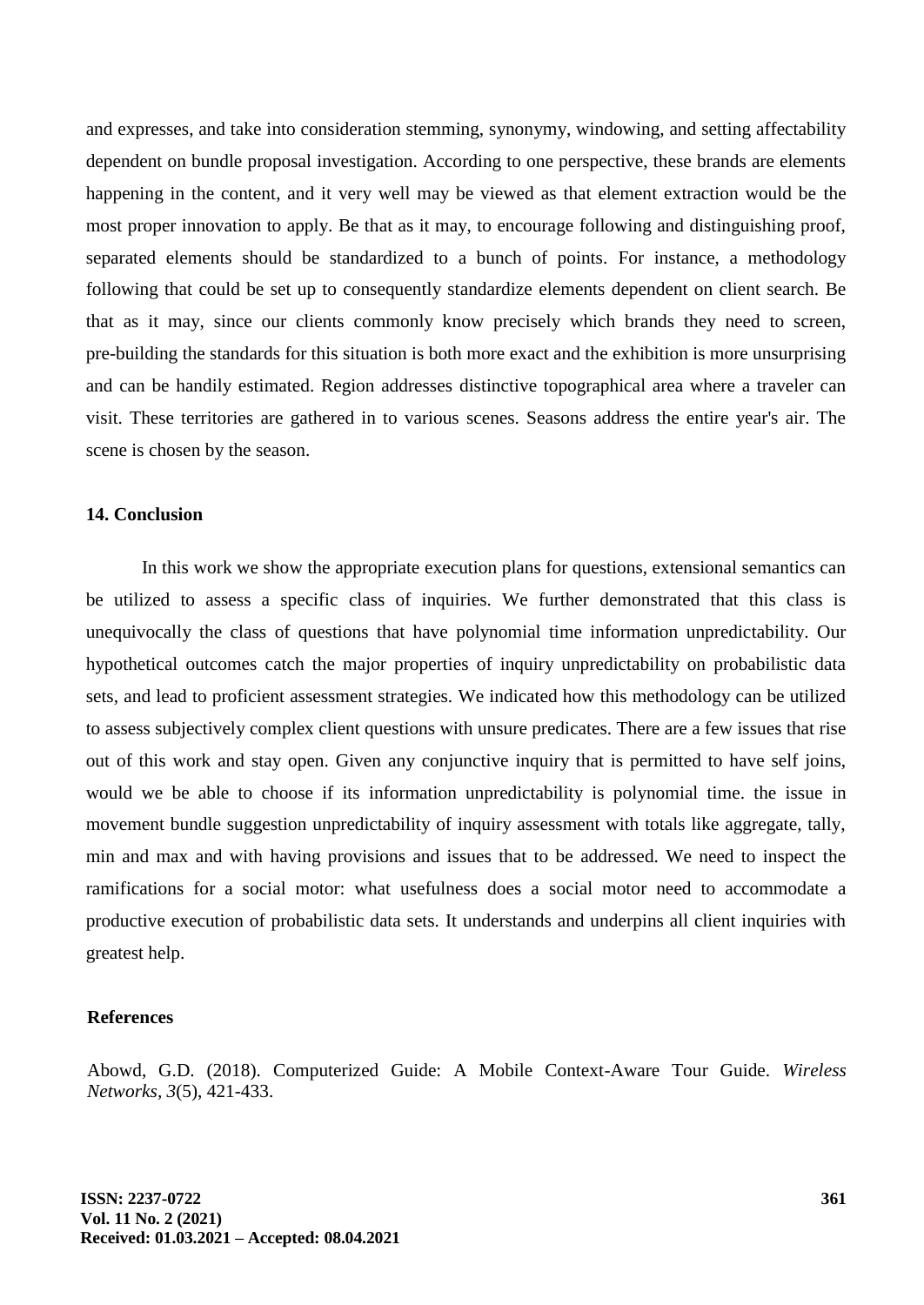Adomavicius, G., & Tuzhilin, A. (2005). Toward the next generation of recommender systems: A survey of the state-of-the-art and possible extensions. *IEEE transactions on knowledge and data engineering, 17*(6), 734-749.

Agarwal, D., & Chen, B.C. (2010). fLDA: matrix factorization through latent dirichlet allocation. *In Proceedings of the third ACM international conference on Web search and data mining,* 91-100.

Averjanova, O., Ricci, F., & Nguyen, Q.N. (2008). Map-based interaction with a conversational mobile recommender system. In 2008 *The Second International Conference on Mobile Ubiquitous Computing, Systems, Services and Technologies,* 212-218.

Blei, D.M., Andrew, Y.N., & Michael, I.J. (2018). Inactive Dirichlet Allocation. *J. Computer based intelligence Research, 3,* 993-1022.

Burke, R. (2019). Cross variety Web Recommender Systems. *The Adaptive Web,* 4321, 377-408.

De Carolis, B., Novielli, N., Plantamura, V.L., & Gentile, E. (2009). Generating comparative descriptions of places of interest in the tourism domain. *In Proceedings of the third ACM conference on Recommender systems,* 277-280.

Cena, F. (2019). Consolidating Heterogeneous Adaptation Techniques to Build a Flexible and Usable Mobile Tourist Guide. *AI Communications, 19*(4), 369-384.

Chen, W.Y., Chu, J.C., Luan, J., Bai, H., Wang, Y., & Chang, E.Y. (2019). Agreeable Filtering for Orkut Communities. 681-690.

Cressie, N.A.C. (2018). *Statistics for Spatial Data.* Wiley and Sons.

Delgado, J., & Davidson, R. (2018). Data Bases and User Profiling in Travel and Hospitality Recommender Systems. *Proc. ENTER 2018 Conf. (ENTER '02),* 1-16.

Fayyad, U.M., & Irani, K.B. (2017). Multi-Interval Discretization of Continuous-Valued Attributes for Classification Learning. *Proc. Int'l Joint Conf. Man-made mental aptitude (IJCAI),* 1022-1027.

Fouss, F. (2018). Self-assertive Walk Computation of Similarities between Nodes of a Graph with Application to Collaborative Recommendation. *IEEE Transactions on knowledge and data engineering, 19*(3), 355-369.

Ge, Y., Liu, Q., Xiong, H., Tuzhilin, A., & Chen, J. (2011). Cost-aware travel tour recommendation. *In Proceedings of the 17th ACM SIGKDD international conference on Knowledge discovery and data mining,* 983-991.

Ge, Y., Xiong, H., Tuzhilin, A., Xiao, K., Gruteser, M., & Pazzani, M. (2010). An energy-efficient mobile recommender system. *In Proceedings of the 16th ACM SIGKDD international conference on Knowledge discovery and data mining,* 899-908.

Nallusamy, S., Appavupillai, S., & Ponnusamy, S. (2016). Mobile agents based reliable and energy efficient routing protocol for MANET. *International Journal of Intelligent Engineering and Systems, 9*(3).

Saravanan, N., & Subramani, A., & Balamurugan, P. (2017). Dependable and Energy Economical direction finding protocol for MANET based on Link Cost metrics using Mobile Agents. *International Journal of Communication and Networking System IJCNES, 6*(1).

Saravanan, N., & Subramani, A., & Balamurugan, P. (2017). Optimal route selection in MANET based on particle swarm optimization utilizing expected transmission count. *Cluster Computing the Journal of Networks, Software Tools & Applications, 6*(1).